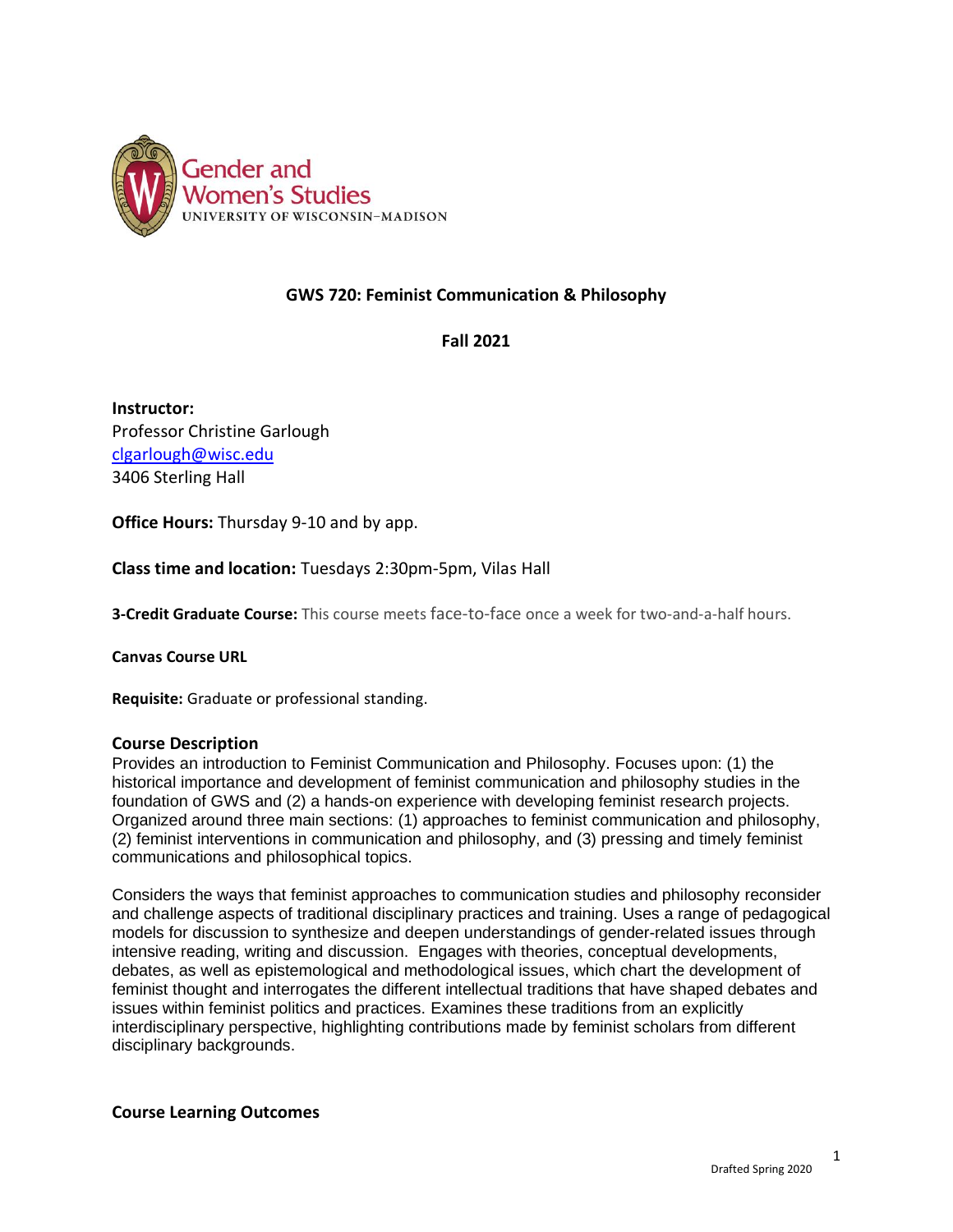In this course, students will:

- 1. Understand and apply a variety of approaches to Feminist Communication Studies and Philosophy.
- 2. Design a research project suited to their particular interests and knowledge.

### **Course Readings**

Books: (Available at Room of One's Own Bookstore located on 315 Gorham Street, Madison WI – 608.257.7888).

Additional reading available electronically via Canvas.

### **Assignments and Evaluation**

### **Individual Participation:** (50 points)

Attendance and active participation is mandatory. You may miss the course twice without it directly affecting your grade (save your absences for illness or emergency). You are expected to respond to course material, lecture content, and general class discussion. Please note that attendance and participation are not equivalent. These points are earned through your active engagement; not simply through perfunctory remarks made each class. To facilitate class discussion, you should read the class material for that lecture with questions in mind and come prepared to discuss them in class. If you are inclined to remain quiet in class discussions, please come to see me early in the semester. Together, we will formulate a plan that will help you to participate at increasing levels of comfort.

| <b>Discussion participation rubric</b> |                   |                    |                   |                   |                    |
|----------------------------------------|-------------------|--------------------|-------------------|-------------------|--------------------|
| <b>Points</b>                          | 5                 | 4                  | 3                 | 2                 | 1                  |
| <b>Quality of</b>                      | Always well-      | Well-prepared      | Sometimes         | Rarely prepared   | Almost never       |
| contribution                           | prepared for      | for class most of  | well-prepared     | for class; few    | prepared for       |
|                                        | class; shows      | the time; shows    | for class; makes  | attempts to       | class; does not    |
|                                        | critical thought; | effort in critical | attempts to       | engage in         | attempt to         |
|                                        | poses             | thinking; poses    | engage in         | critical thought; | engage in          |
|                                        | questions;        | questions; helps   | critical thought; | seldom moves      | critical thinking; |
|                                        | moves dialogue    | move dialogue      | makes attempts    | dialogue          | does not move      |
|                                        | forward; stays    | forward; often     | to move           | forward; often    | dialogue           |
|                                        | on topic;         | stays on topic;    | dialogue          | goes off topic;   | forward;           |
|                                        | engages with      | shows effort to    | forward;          | shows little      | purposes goes      |
|                                        | both instructor   | engage with        | sometimes goes    | effort to engage  | off topic; does    |
|                                        | and classmates    | both instructor    | off topic; shows  | with instructor   | not engage with    |
|                                        |                   | and classmates     | some effort to    | and classmates    | instructor or      |
|                                        |                   |                    | engage with       |                   | classmates         |
|                                        |                   |                    | instructor and    |                   |                    |
|                                        |                   |                    | classmates        |                   |                    |
| <b>Frequency of</b>                    | Always            | Most of the        | Sometimes         | Rarely            | Never              |
| contribution                           |                   | time               |                   |                   |                    |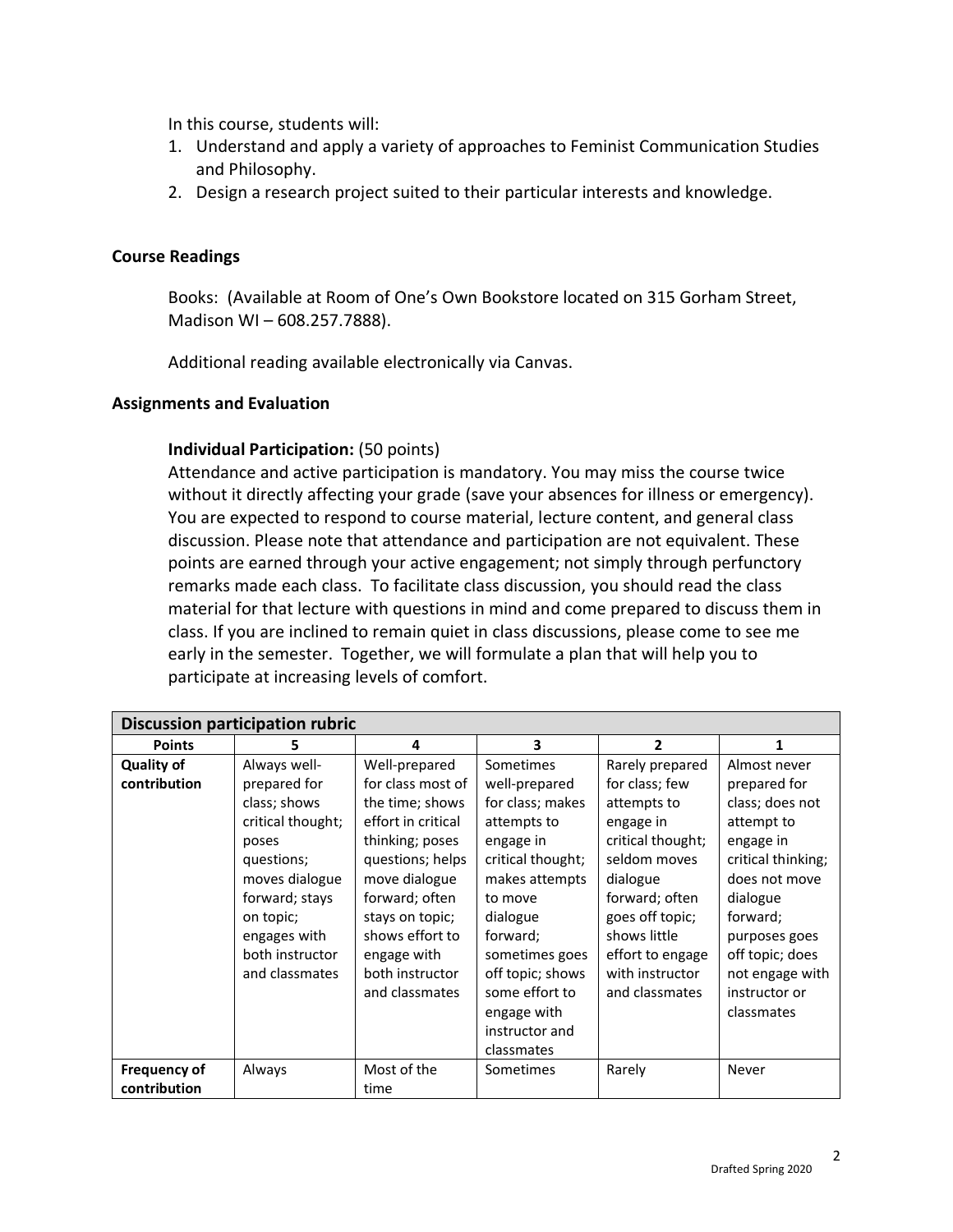| <b>Respect of</b> | Always | Most of the | Sometimes | Rarely | Never |
|-------------------|--------|-------------|-----------|--------|-------|
| ground rules      |        | time        |           |        |       |

## **Small Group Participation and Discussion Moderation**: (275 points)

Rather than simply considering theories or methodologies in the abstract, we may examine their pragmatic value through small group discussion. The purpose of these groups is three-fold. First, they provide an immediate means to discuss issues raised in lecture. Second, when groups share their insights with the rest of the class, it will facilitate the exchange of ideas. Third, these groups will provide another means through which students can experience aspects of persuasion, communication, and deliberation.

Each small group will be responsible for leading two class discussions on the weeks of their choice. In the week you lead discussion, you will be required to provide 5-7 discussion questions. I strongly urge students to meet with me ahead of class to discuss their class plan and organization of the class period for the week they choose to lead the discussion.

## **Reading Requirements & Reading Responses:** (175 points)

Five times over the course of the semester, students will compose a 1-2 page, double spaced reading response that engages with the week's readings. On some occasions, I will post an issue or question and ask you to respond; while on other occasions, I will ask you to engage the readings in any way that you see fit. These exercises are designed to: 1) help focus your thinking about the readings; 2) give you practice in identifying and articulating the thesis of a book or article and describing briefly how that argument is developed; 3) encourage you to examine and analyze different forms of scholarly evidence; 4) ask you to identify and explore the larger conversation that these articles and books contribute to; and 5) enable you to engage and critique feminist scholarship in a variety of fields and disciplines. These will not be graded but are due at the beginning of the class period.

Any changes to the course will be communicated in class and through email notifications. It is your responsibility to check these notices on a regular basis. I expect students to have read the assigned material and come to class prepared to discuss the readings.

**Final Research Project:** (500 points, due during the final exam time) In creating this project, you will draw on content, theory, and methodology you have encountered in this course, as well as in your research concentration. It should help you reflect on your research interests and goals as you plan for conference presentations and journal submissions.

### *Deadlines*

*Outline:* due Week 7 (ungraded and checked off)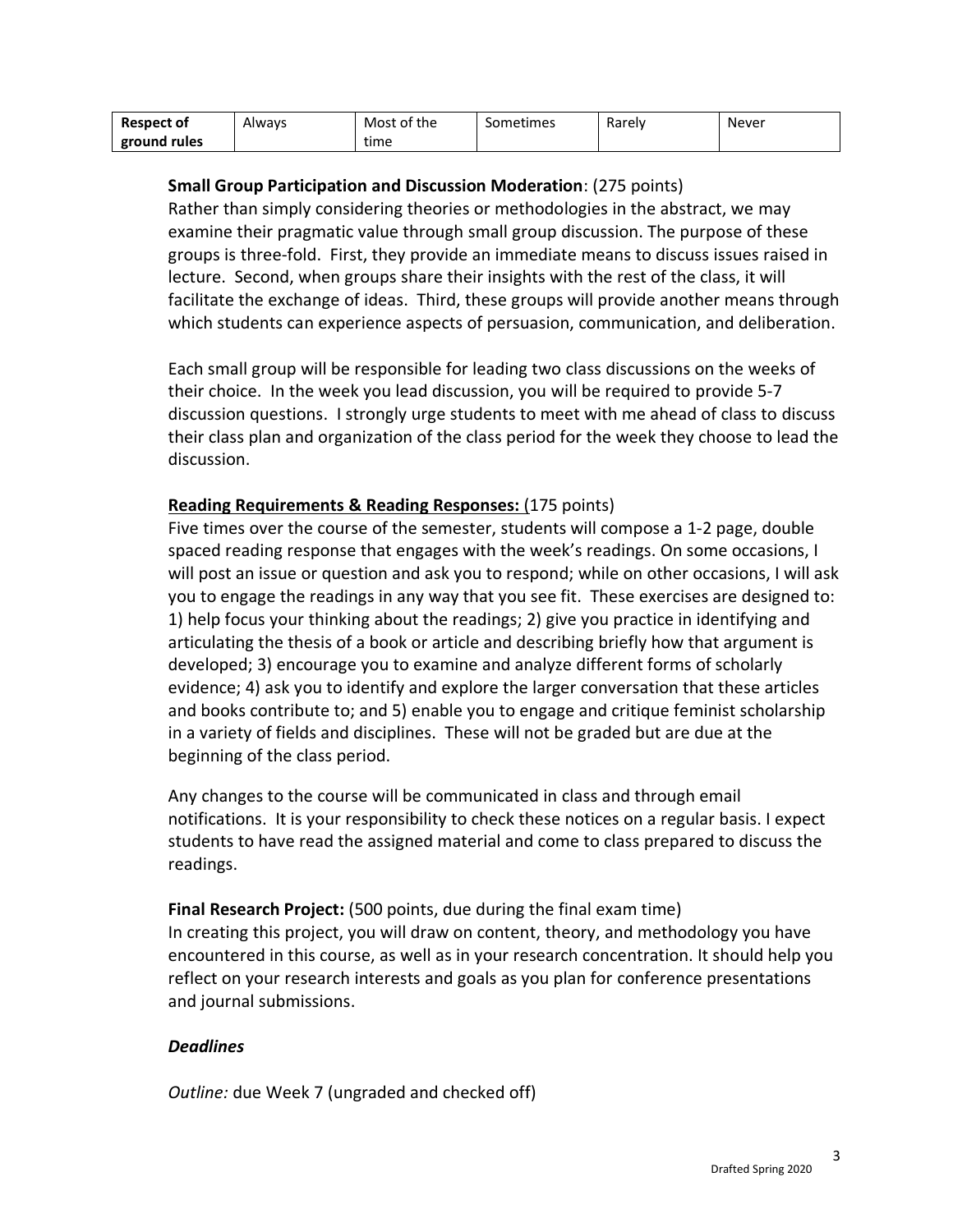*Peer-review:* due Week 11 (ungraded and checked off)

*Oral presentation of project*: due last two class sessions

*Final project*: due during the scheduled final exam

## **The "Adopt a Scholar" Program:**

This semester you will have the opportunity to "adopt" a scholar. Throughout the coming weeks you will read at least two pieces of their work. These could be journal articles, book chapters, or whole books. You also should use your research skills to uncover background information about this scholar's academic, professional, and personal life. During discussion, you will be responsible for bringing their voice into the classroom, contrasting their ideas against the primary reading. In short, you will become the class expert on that intellectual figure.

It is important to note that you do not have to like or agree with your adopted scholar, but it is wise to choose someone whom you find provocative. Here is a very short list of candidates please feel free to choose someone who is not on the list. Please discuss your choice with me as soon as possible.

> Chandra Mohanty **Audre Lorde** Jaspir Puar New Sara Ahmed Elizabeth Grosz Sylvia Wynter Judith Butler bell hooks Gloria Anzaldua Virgina Woolf Nancy Fraser **Dean Spade** Sidonie Smith Gayatri Spivak Patricia Hill Collins Trinh Minh-ha Julia Kristeva Jack Halberstam Luce Irigaray Judith Butler Donna Harway Donna Harway Drucilla Cornell Helene Cixous **Kimberle Crenshaw** Lauren Berlant Talia Mae Bettcher Hannah Arendt Eve Sedgwick Patricia Hill Collins **Angela Davis** Simone de Beauvior **Kumari Jayawardena** Seyla Benhabib Richa Nagar Anne Fausto-Sterling Susan Stryker

### **Final Grades**

Final grades will be determined according to the following official UW grading scale:

A 93-100% AB 88-92% B 83-87%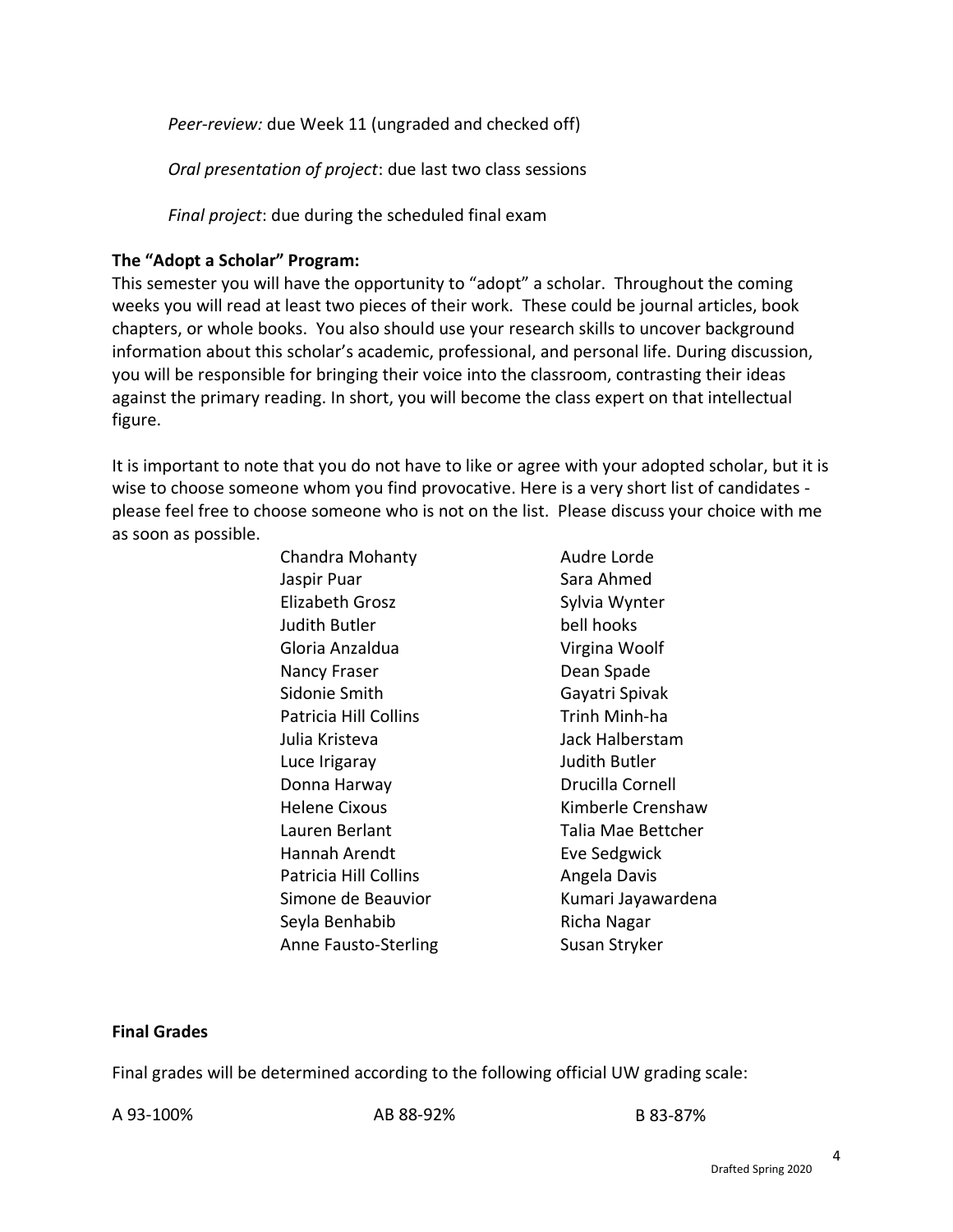| BC 78-82% | D 60-69%    |
|-----------|-------------|
| C 70-77%  | F below 60% |

If you have questions about this course generally, or a grade specifically, speak to the me. If the question is still not resolved, speak with the Gender & Women's Studies Chair, Judy Houck. She will attempt to resolve the issue informally and inform you of the Appeals Procedures if no resolution is reached informally.

### **Good Things To Know**

*Attendance Policy:* Attendance matters a great deal.

One of the skills we will work to develop this semester is respectful and active discussion. To be successful you should the following:

- Bring your readings and notes to class.
- Be ready to engage with the readings and your classmates. This involves being both an active listener and contributor to the course. Make your point succinctly. Allow others an opportunity to add to the discussion.
- Be respectful of the differing perspectives your student colleagues may hold. They will offer you the same respect.
- Ask for clarification of any term or point you do not understand or are unfamiliar with.
- Remember that discussion is meant to expand each other's understandings; but not
- necessarily to convince others to our own point of view.
- Be willing to change your mind.
- Acknowledge that one remark may be understood multiple ways.
- When you disagree with others, be specific, support it with evidence.

*Lecture Etiquette & Electronic Devices:* Arrive on time and turn off your cell phone. Texting or talking on your phone or other handheld device is a distraction to the students around you, and to me.

*Institutional statement on diversity:* Diversity is a source of strength, creativity, and innovation for UW-Madison. We value the contributions of each person and respect the profound ways their identity, culture, background, experience, status, abilities, and opinion enrich the university community. We commit ourselves to the pursuit of excellence in teaching, research, outreach, and diversity as inextricably linked goals. The University of Wisconsin-Madison fulfills its public mission by creating a welcoming and inclusive community for people from every background – people who as students, faculty, and staff serve Wisconsin and the world. <https://diversity.wisc.edu/>

*Help*: This course may require you to think and write in ways that are unfamiliar to you. I encourage you to utilize my office hours to talk about assignments. Also, I encourage all students to use the Writing Center resources.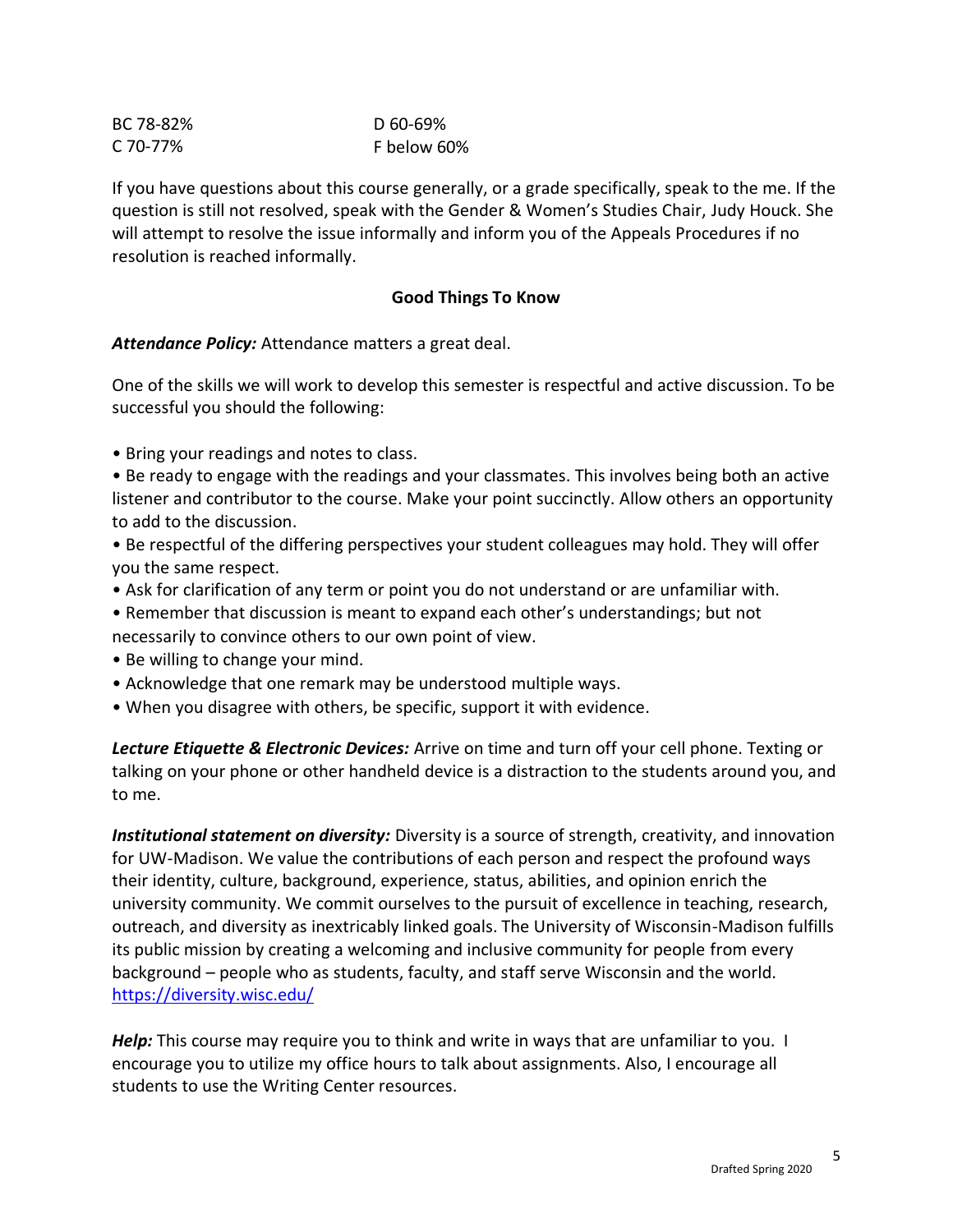*Accommodations for Students with Disabilities:* The University of Wisconsin-Madison supports the right of all enrolled students to a full and equal educational opportunity. The Americans with Disabilities Act (ADA), Wisconsin State Statute (36.12), and UW-Madison policy (Faculty Document 1071) require that students with disabilities be reasonably accommodated in instruction and campus life. Reasonable accommodations for students with disabilities is a shared faculty and student responsibility. Students are expected to inform faculty [me] of their need for instructional accommodations by the end of the third week of the semester, or as soon as possible after a disability has been incurred or recognized. Faculty [I], will work either directly with the student [you] or in coordination with the McBurney Center to identify and provide reasonable instructional accommodations. Disability information, including instructional accommodations as part of a student's educational record, is confidential and protected under FERPA.<https://mcburney.wisc.edu/instructor/>

*Illnesses and Other Personal Emergencies*: If you experience an unavoidable personal situation that prevents you from completing work on time, you must take responsibility for informing me prior to the date the work is due. A failure to contact me prior to the due date will result in the application of the late assignment policy described above. Extensions will be granted for substantiated emergencies.

*Religious Holidays:* If you plan to miss class for religious holidays, state in writing the days you will be absent and submit that information to me by the third week of class.

*Incompletes*: As per University policy, incompletes are reserved for students who are earning a passing grade, but are unable to complete the course due to illness or conditions beyond the control of the student.

*Academic Misconduct*: Students sometimes take desperate measures to complete a paper, especially if they feel overwhelmed by the demands of an assignment. Please do not do this. Instances of academic misconduct will be penalized to the fullest extent in all cases. If you find yourself unable to complete an assignment and considering acts such as plagiarism, please seek help with the assignment.

*Course Website:* I will use Canvas to post Power Point slides (posted either just before lecture or after the lecture) and handouts distributed in class in case you miss class, including paper writing guidelines and exam review sheets.

*Writing Center:* For additional help with papers, visit the Writing Center at any stage during the writing process. Stop by 6171 Helen C. White, call for an appointment (263-1992), or consult the Center's resources online at [www.wisc.edu/writing/.](http://www.wisc.edu/writing/)

*Communication:* I am here to help you succeed in this course. The best way to reach is by email. Over the weekends, it may be 48 hours until I respond.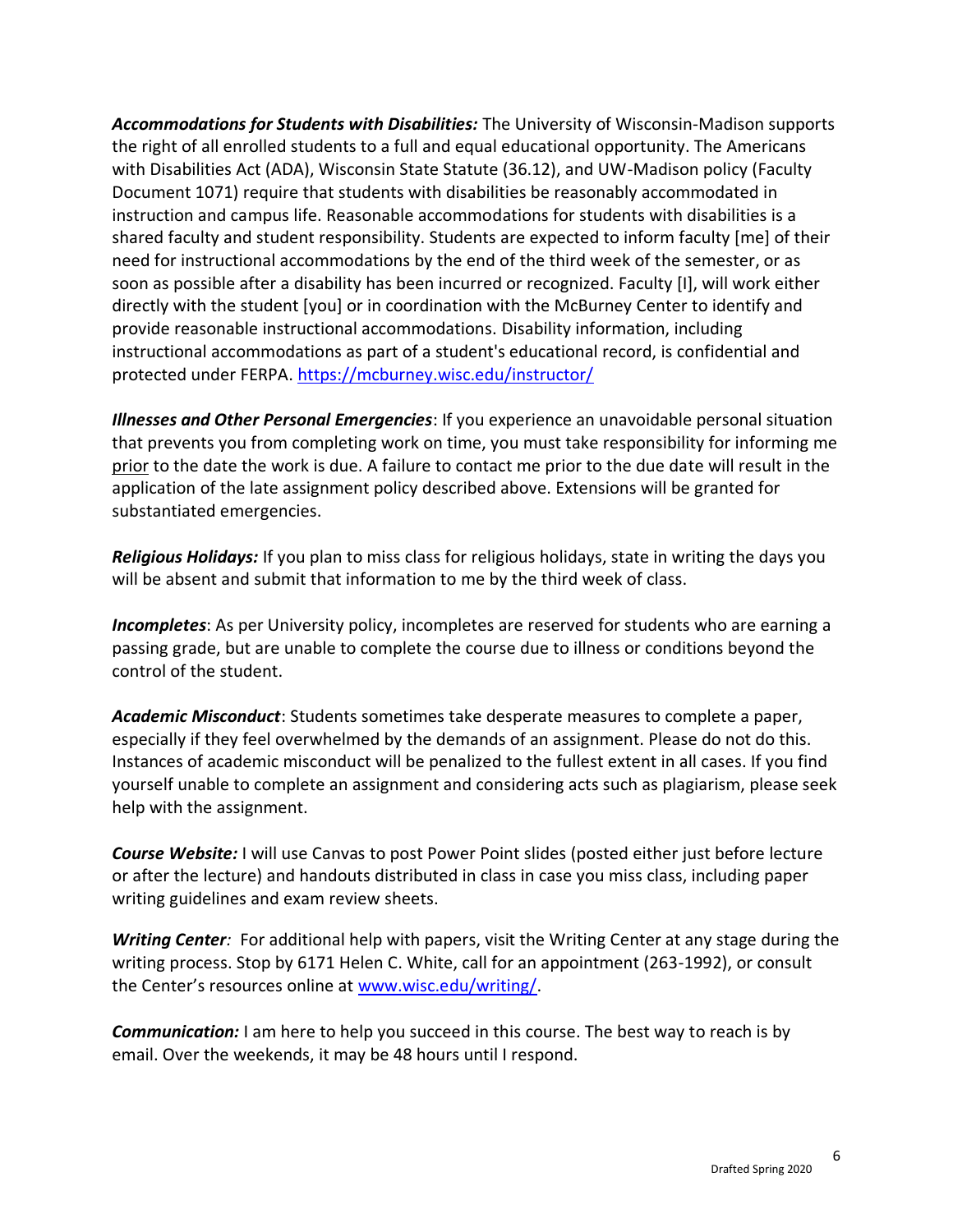# **Course Schedule**

| Week 1<br>(9/14) | Introductions, "Wonder and Communication as a Caring Struggle"                                                                                                                                                                                                                                                                                                                                                                                                                                           |
|------------------|----------------------------------------------------------------------------------------------------------------------------------------------------------------------------------------------------------------------------------------------------------------------------------------------------------------------------------------------------------------------------------------------------------------------------------------------------------------------------------------------------------|
|                  | This course is designed to stimulate intellectual exploration, build skill in<br>engaging with feminist thought, and consider crucial issues of our time.<br>The end goal is the development of a research project that is of<br>significant importance to you and may be used in a thesis, conference<br>presentation, journal submission or activist publication. What<br>communication and philosophical issues are at the forefront of your<br>mind? What keeps you up at night?                     |
|                  | In our current moment, given the struggles at hand, what conditions<br>exist for wonder, active questioning, and communication as a caring<br>struggle? Wonder - an essential aspect of human existence - has been a<br>core concept of interest for feminist philosophers like Ahmed, Butler,<br>Arendt, Irigaray, and Mann. How can communicating wonder<br>productively stir up trouble and alter the ways we perceive ourselves<br>and others? And what is the role of listening in these struggles? |
|                  | No readings for this class.                                                                                                                                                                                                                                                                                                                                                                                                                                                                              |
|                  | <b>Sidebar - Related Readings for Another Time</b>                                                                                                                                                                                                                                                                                                                                                                                                                                                       |
|                  | 1. Ahmed, S. (2015). Being in Trouble. lambda nordica, 20(2-3), 179-192.                                                                                                                                                                                                                                                                                                                                                                                                                                 |
|                  | 2. Lipari, L. (2004). Listening for the other: Ethical implications of the<br>Buber-Levinas encounter. Communication Theory, 14(2), 122-141.                                                                                                                                                                                                                                                                                                                                                             |
|                  | 3. Irigaray, L. (1993). Wonder: A reading of Descartes" The Passions of<br>the Soul. Feminist Interpretations of René Descartes, 105-114.                                                                                                                                                                                                                                                                                                                                                                |
|                  | 4. Mann, B. (2018). Feminist phenomenology and the politics of<br>wonder. AVANT. Pismo Awangardy Filozoficzno-Naukowej, (2), 43-61.                                                                                                                                                                                                                                                                                                                                                                      |
|                  | Norlock, K. J. (2019). Perpetual Struggle. Hypatia, 34(1), 6-19.<br>5.                                                                                                                                                                                                                                                                                                                                                                                                                                   |
|                  | <b>Approaches to Feminist Communication and Philosophy</b>                                                                                                                                                                                                                                                                                                                                                                                                                                               |
| Week 2<br>(9/21) | <b>Many Feminisms: Communication, Philosophy and Culture</b>                                                                                                                                                                                                                                                                                                                                                                                                                                             |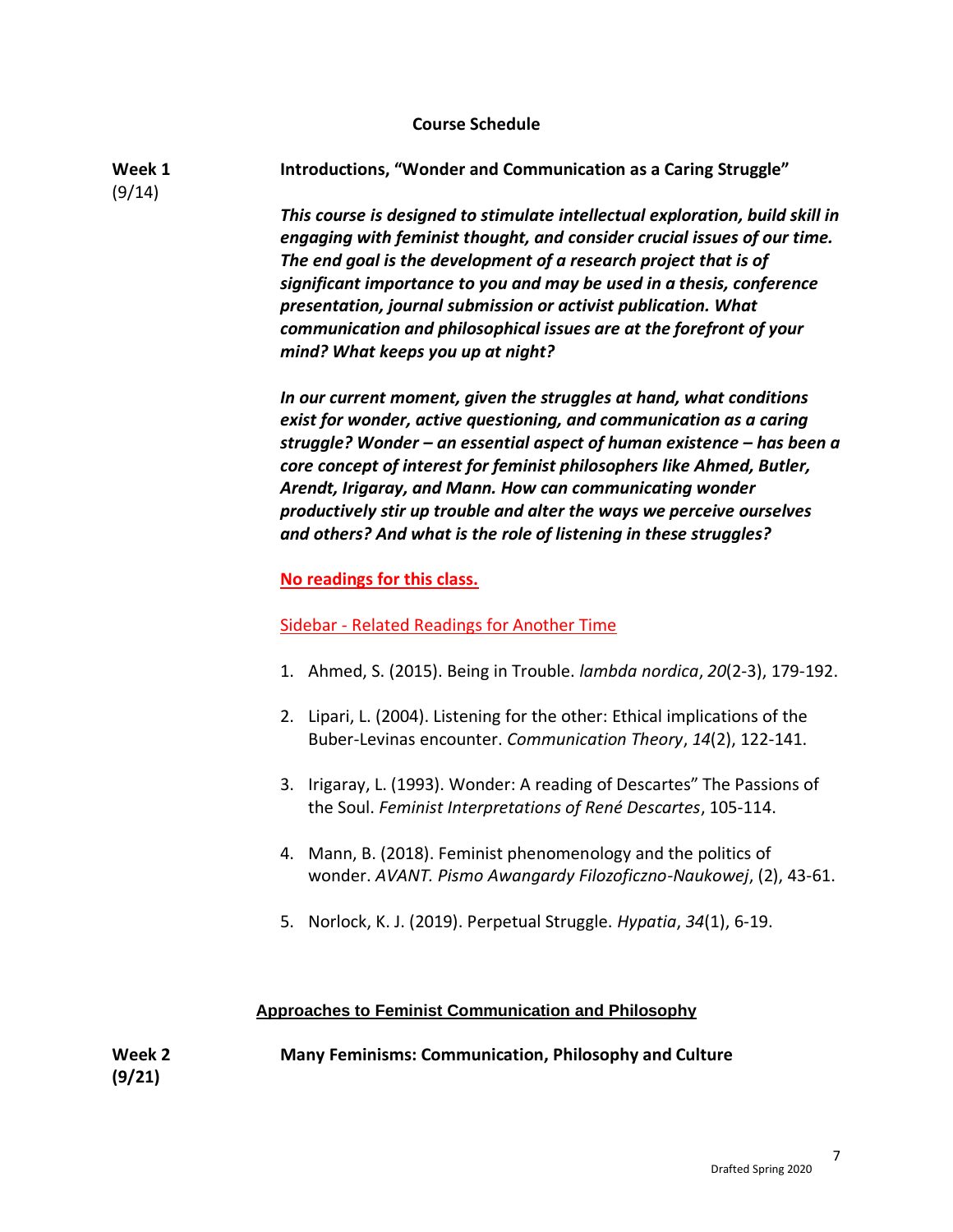*"Feminism" has many different uses and its meanings are often contested. Moreover, how we conceptualize gender matters – particularly: (1) its relationship to ways of being, (2) the nature and classification of values and what kinds of things have value and (3) knowledge production. These issues influence not only the creation of theory but the methods we employ, as we engage in research in humanities and social science disciplines, as well as activism and modes of communication in our communities.*

## Required Readings

- 1. Bachmann, I., & Proust, V. (2020). Old concerns, renewed focus and novel problems: Feminist communication theory and the Global South. *Annals of the International Communication Association*, *44*(1), 67-80.
- 2. Martinez, J. M. (2014). Culture, communication, and Latina feminist philosophy: Toward a critical phenomenology of culture. *Hypatia*, *29*(1), 221-236.
- 3. Sandford, S. (2015). Contradiction of terms: Feminist theory, philosophy and transdisciplinarity. *Theory, Culture & Society*, *32*(5-6), 159-182.
- 4. Bardwell-Jones, C. T., & McLaren, M. A. (2020). Introduction to indigenizing and decolonizing feminist philosophy. *Hypatia*, *35*(1), 2- 17.
- 5. Bettcher, T. M. (2019). What Is Trans Philosophy?. *Hypatia*, *34*(4), 644-667.

Sidebar - Related Readings for Another Time

- 1. Ahmed, S. (2016). "Bringing Feminist Theory Home," *Living a feminist life*. Duke University Press. Selected chapter.
- 2. Hornsby, J. (2000). *Feminism in philosophy of language: Communicative speech acts* (pp. 87-106). Cambridge University Press.
- 3. Leinius, J. (2020). Postcolonial Feminist Ethics and the Politics of Research Collaborations across North-South Divides. *Beyond the Master's Tools?: Decolonizing Knowledge Orders, Research Methods and Teaching*, 71.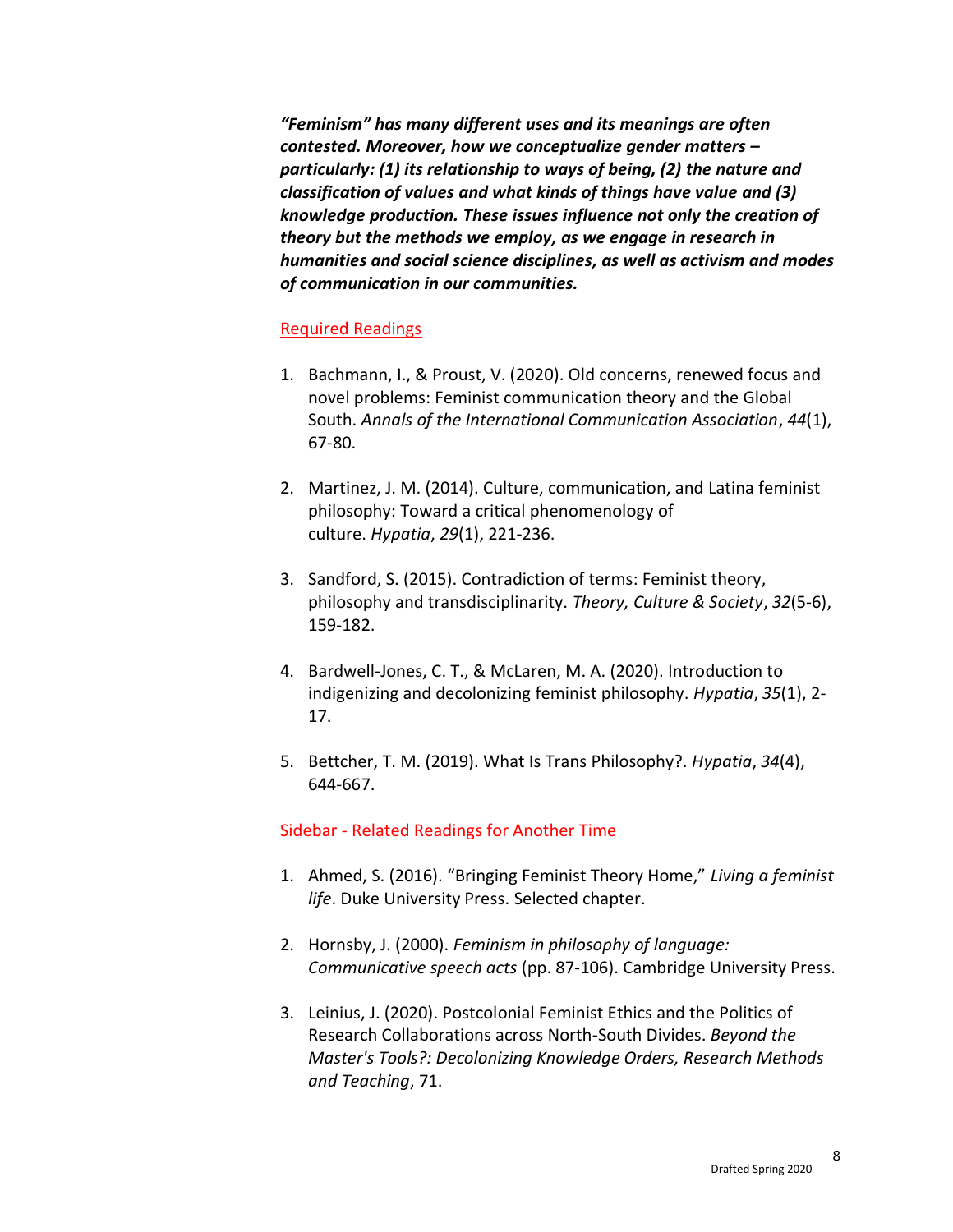| Week 3 | <b>Ontology: Theories of the Human, Posthuman and Scenes of Politics</b> |
|--------|--------------------------------------------------------------------------|
| (9/28) |                                                                          |

*How has "humanness" or human relationality been conceptualized and interrogated by feminist communication scholars? How have feminists have engaged with ethics in order to: (1) help human societies flourish, (2) ameliorate human suffering, and (3) resolve conflicts of interest. What might it mean to engage in what Foucault called "fearless speech" in the face of injustice?*

### Required Readings

- 1. Byerly, C. M. (2018). Feminism, theory, and communication: Progress, debates, and challenges ahead. In Feminist approaches to media theory and research (pp. 19-35). Palgrave Macmillan, Cham.
- 2. Braidotti, R. (2003). Feminist philosophies. A concise companion to feminist theory, 195-214.
- 3. Braidotti, R. (2006). Posthuman, all too human: Towards a new process ontology. Theory, culture & society, 23(7-8), 197-208.

### A Focus on Sylvia Wynter (Sonia)

- 4. Paquette, E. (2020). On Sylvia Wynter and feminist theory. *Philosophy Compass*, *15*(12), 1-12.
- 5. Scott, D. (2016). "Preface: Sylvia Wynter's Agonistic Intimations." Small Axe: A Caribbean Journal of Criticism, 20(1), p. viix.
- 6. Haynes, T. (2016). Sylvia Wynter's theory of the human and the crisis school of Caribbean heteromasculinity studies. Small Axe: A Caribbean Journal of Criticism, 20(1), 92-112.
- 7. White, D. Black Metamorphosis: A Prelude to Sylvia Wynter's Theory of the Human. The CLR James Journal , SPRING 2010, Vol. 16, No. 1 (SPRING 2010), pp. 127-148.
- 8. \* Clip to watch in class: On Sylvia Wynter: The Making of Black Metamorphosis [\(https://youtu.be/oYsKoyGp-s8\)](https://youtu.be/oYsKoyGp-s8)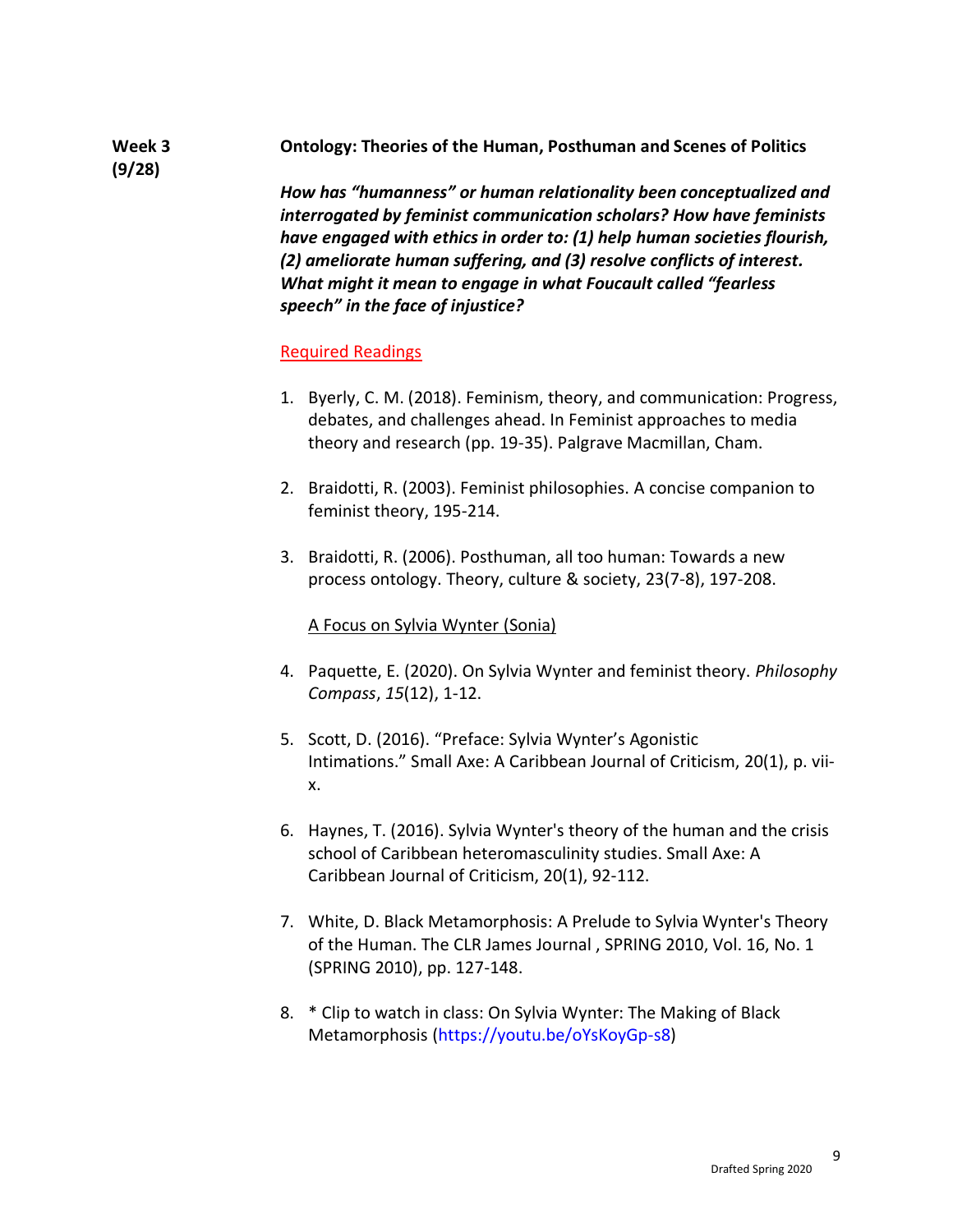| Week 4            | <b>Vulnerability, Precarity and Mourning</b>                                                                                                                                                                                                                                                                                                                                                                                                                                                                                 |  |  |  |
|-------------------|------------------------------------------------------------------------------------------------------------------------------------------------------------------------------------------------------------------------------------------------------------------------------------------------------------------------------------------------------------------------------------------------------------------------------------------------------------------------------------------------------------------------------|--|--|--|
| (10/5)            | When, why, and for whom do we grieve? The events of the last year<br>have fueled BLM, MMIW and other anti-racism discourses, COVID-19<br>and #MeToo deliberation, and migration/immigration debates --<br>centering questions about death and democracy in the public sphere<br>and political praxis. Through essays by Saidiya Hartman, Judith Hooker,<br>Athena Athanasiou, Judith Butler, and Hannah Arendt, we will take a<br>deep dive into these communication and philosophical concerns.<br><b>Required Readings</b> |  |  |  |
|                   |                                                                                                                                                                                                                                                                                                                                                                                                                                                                                                                              |  |  |  |
|                   | 1. McIvor, D. W., Hooker, J., Atkins, A., Athanasiou, A., & Shulman, G.<br>(2021). Mourning work: Death and democracy during a<br>pandemic. Contemporary Political Theory, 20(1), 165-199.                                                                                                                                                                                                                                                                                                                                   |  |  |  |
|                   | 2. Hartman, S. (2016). The dead book revisited. History of the<br>Present, 6(2), 208-215.                                                                                                                                                                                                                                                                                                                                                                                                                                    |  |  |  |
|                   | 3. Butler, J. (2006). "Precarious Life," Precarious life: The powers of<br>mourning and violence. Verso. Selected chapter. pp. 128-151.                                                                                                                                                                                                                                                                                                                                                                                      |  |  |  |
|                   | 4. Anzaldúa, G. (2015). Light in the Dark/Luz en lo oscuro. Duke<br>University Press. Chapter 1. (Jenny)                                                                                                                                                                                                                                                                                                                                                                                                                     |  |  |  |
|                   | 5. Ohito, E. O. (2020). Some of us die: A Black feminist researcher's<br>survival method for creatively refusing death and decay in the<br>neoliberal academy. International Journal of Qualitative Studies in<br>Education, 1-19. (Rodlyn)                                                                                                                                                                                                                                                                                  |  |  |  |
|                   | <b>Feminist Interventions in Communication and Philosophy</b>                                                                                                                                                                                                                                                                                                                                                                                                                                                                |  |  |  |
| Week 5<br>(10/12) | <b>Activism, Critical Rhetorical Discourses and Radical Hermeneutics</b>                                                                                                                                                                                                                                                                                                                                                                                                                                                     |  |  |  |
|                   | Hermeneutics addresses how we read, understand and critique texts,<br>particularly those written in another time or context of life different<br>from ours. In a myriad of ways, feminist hermeneutics challenges<br>mainstream interpretations and raises social, critical and philosophical<br>questions about how vested interests related to gender, class, race,<br>ability, etc. may influence how we read public texts $-$ from government<br>documents, to religious materials, to social media posts and more.      |  |  |  |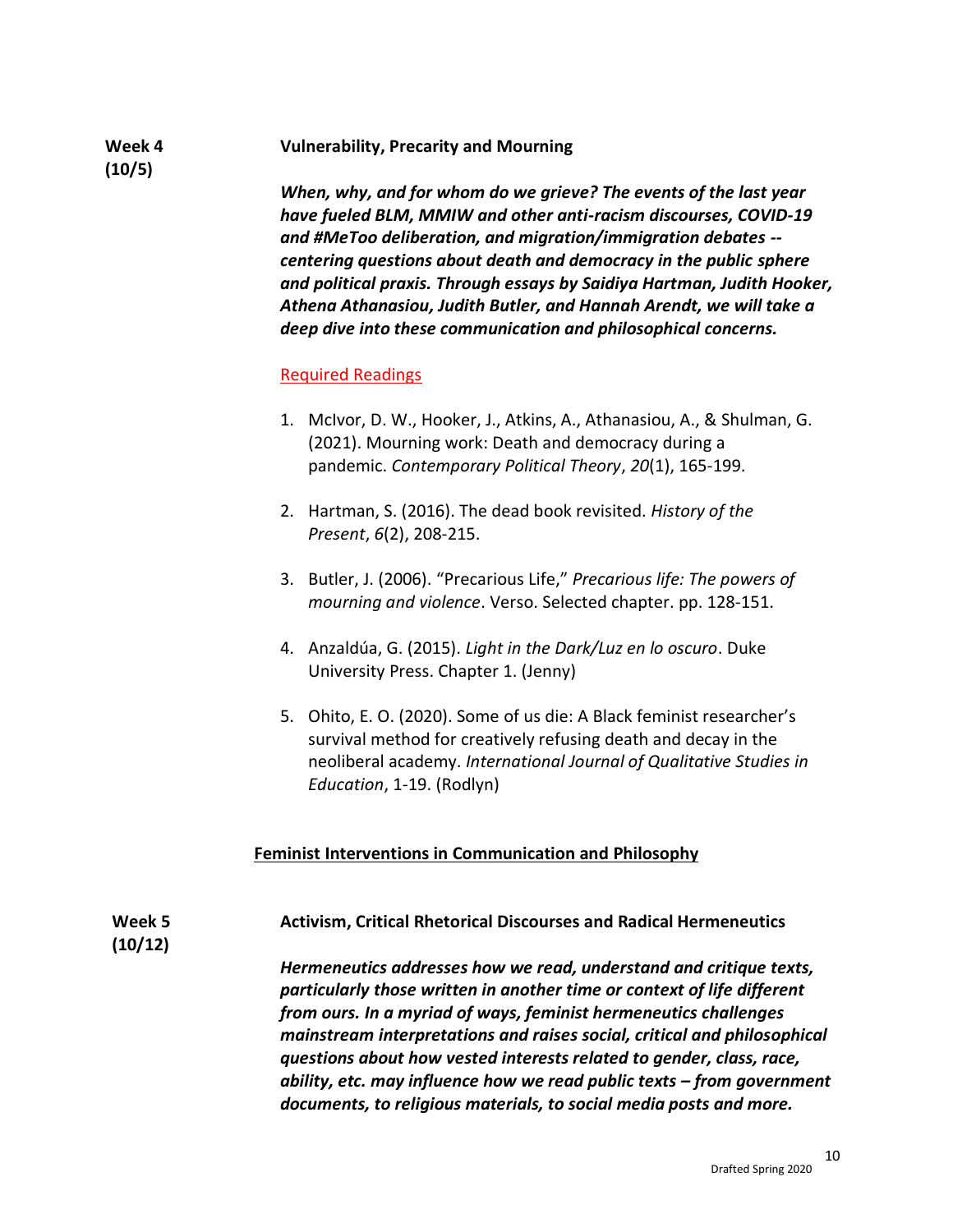## Required Reading

- 1. Fraser, N., Arruzza, C., & Bhattacharya, T. (2019). *Feminism for the 99%*. London: Verso.
- 2. Collective, D. S. (Ed.). (2002). *Quiet rumours: An anarcha-feminist reader*. AK Press. (Selected piece) (Brad)

## Sidebar - Related Readings for Another Time

- 1. Butler, J., & Berbec, S. (2017). We are worldless without one another: An interview with Judith Butler. *The Other Journal: An Intersection of Theology and Culture*, *26*.
- 2. Caputo, J. D. (2000). *More radical hermeneutics: On not knowing who we are*. Indiana University Press. Selected chapter.
- 3. Farrell, T. B. (1993). *Norms of rhetorical culture*. Yale University Press. Selected chapter.
- 4. Freeman, L. (2011). Reconsidering relational autonomy: A feminist approach to selfhood and the other in the thinking of Martin Heidegger. *Inquiry*, *54*(4), 361-383.
- 5. Code, L. (Ed.). (2010). *Feminist Interpretations of Hans-Georg Gadamer*. Penn State Press. Selected chapter.

# **Week 6 Feminist Aesthetics - Expressive Culture, Epistemology, and Storytelling for Activism**

**(10/19)**

*Feminist aesthetics addresses questions of art and expressive culture. Feminist perspectives in aesthetics explore cultural influences that exert power over subjectivity. How does art and storytelling both reflect and perpetuate the social formation of gender, sexuality, and identity? To what the extent are all of these framed by factors such as race, national origin, social position, and historical situation?* 

### Required Readings

1. Cavarero, A. (2014). "Desire for One's Story," *Relating narratives: Storytelling and selfhood*. Routledge, pp. 32-45.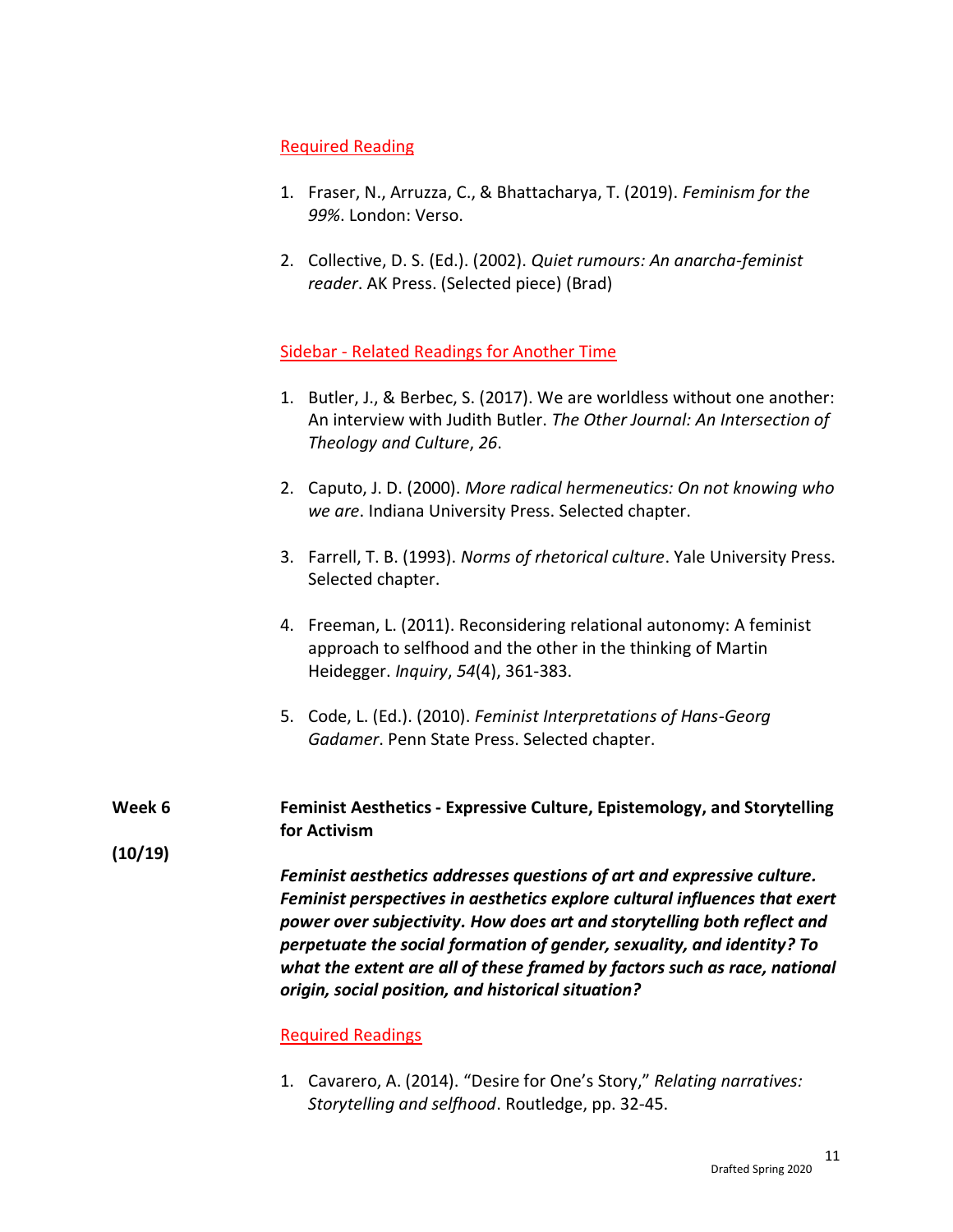- 2. Narayan, U. (2004). The project of feminist epistemology: Perspectives from a nonwestern feminist. *The feminist standpoint theory reader: Intellectual and political controversies*, 213-224.
- 3. Naranch, L. E. (2019). The Narratable self: Adriana Cavarero with Sojourner Truth. *Hypatia*, *34*(3), 424-440.
- 4. Rice, C., Dion, S. D., Fowlie, H., & Mündel, I. (2020). Re/Turning the gaze: Unsettling settler logics through multimedia storytelling. *Feminist Media Studies*, 1-19.
- 5. Trzeciak, M. F. (2020). "Tell Us Something About Yourself, Too"– Reflections on Collaborative Research as a Tool for a Reflexive Methodology.
- 6. Weatherall, R. (2020). Even when those struggles are not our own: Storytelling and solidarity in a feminist social justice organization. *Gender, Work & Organization*, *27*(4), 471-486.
- 7. Hamington, M., & Rosenow, C. (2019). *Care Ethics and Poetry*. Springer. (Chapter 1) (Orion).
- 8. Halberstam, [https://www.youtube.com/watch?v=yH1aR5l2oXo.](https://www.youtube.com/watch?v=yH1aR5l2oXo) (Kai)

Sidebar - Related Readings for Another Time

1. Burgess, S. K., & Murray, S. J. (2006). For More than One Voice: Toward a Philosophy of Vocal Expression. *Philosophy & Rhetoric*, *39*(2), 166-169.

# **Pressing and Timely Feminist Communications and Philosophical Topics**

**Week 7 Witnessing, Acknowledgment and Recognition (10/26)** *Communication practices of witnessing, acknowledgment and recognition have been at the center of studies by feminist scholars exploring South Africa's Truth and Reconciliation Commission, Missing and Murdered Indigenous Women Movements, Holocaust Studies and BML activism. What do these communication practices*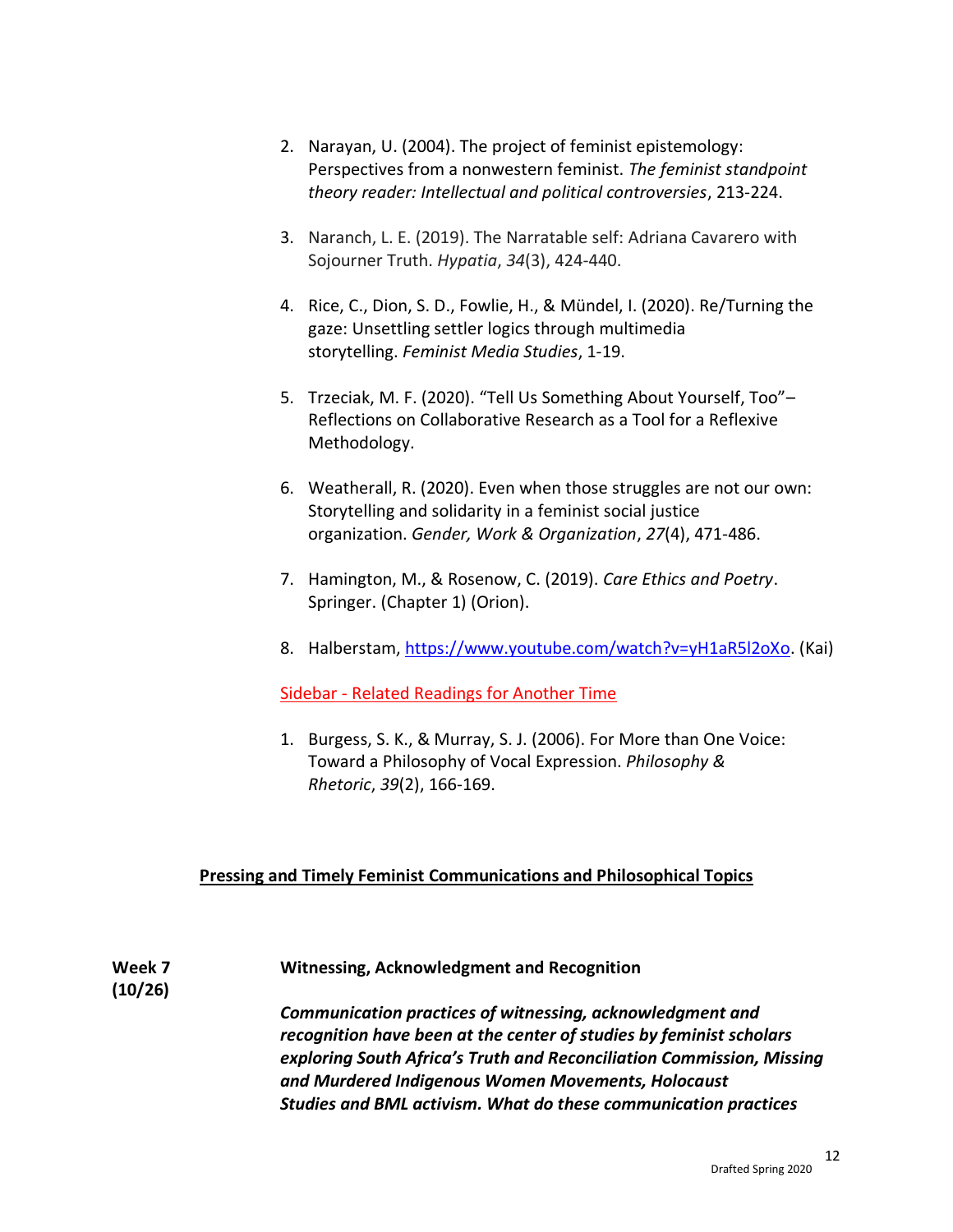*entail? What are their limitations? How have they been used differently in various cultural, social and historical contexts?*

### Required Readings

- 1. Govier, T. (1999). "What is Acknowledgement and Why is it Important?," pp. 1-20.
- 2. Butler, J. (2009). "An Account of Oneself," *Giving an account of oneself*. Fordham University Press. pp. 3-39.
- 3. Oliver, K. (2004). "Witnessing and Testimony," parallax, V. 10, pp. 79- 88.
- 4. Fraser, N. (2018). Recognition without ethics?. In *The culture of toleration in diverse societies*. Manchester University Press. pp. 86- 104.
- 5. Gordon, "Your Fat Friend" <https://www.yourfatfriend.com/> (Rae)

#### **Week 8 Feminist Ethics of Care**

**(11/2)**

*Placing feminist care ethicists, like Joan Tronto, Sara Ruddick, and Sophie Bourgault, in conversation with democratic communication scholars like Pavarti Ranghuram, Simone Weil, and Iris Marion Young, we will explore the centrality of listening and deliberation for social justice communications practices.*

Required Readings

- 1. Branicki, L. J. (2020). COVID‐19, ethics of care and feminist crisis management. *Gender, Work & Organization*, *27*(5), 872-883.
- 2. Tronto, J. C. (2010). Creating caring institutions: Politics, plurality, and purpose. *Ethics and social welfare*, *4*(2), 158-171.
- 3. Anderson, K. (2020). On Seasons of an Indigenous Feminism, Kinship, and the Program of Home Management. *Hypatia*, *35*(1), 204-213.
- 4. Raghuram, P. (2019). Race and feminist care ethics: intersectionality as method. *Gender, Place & Culture*, *26*(5), 613-637.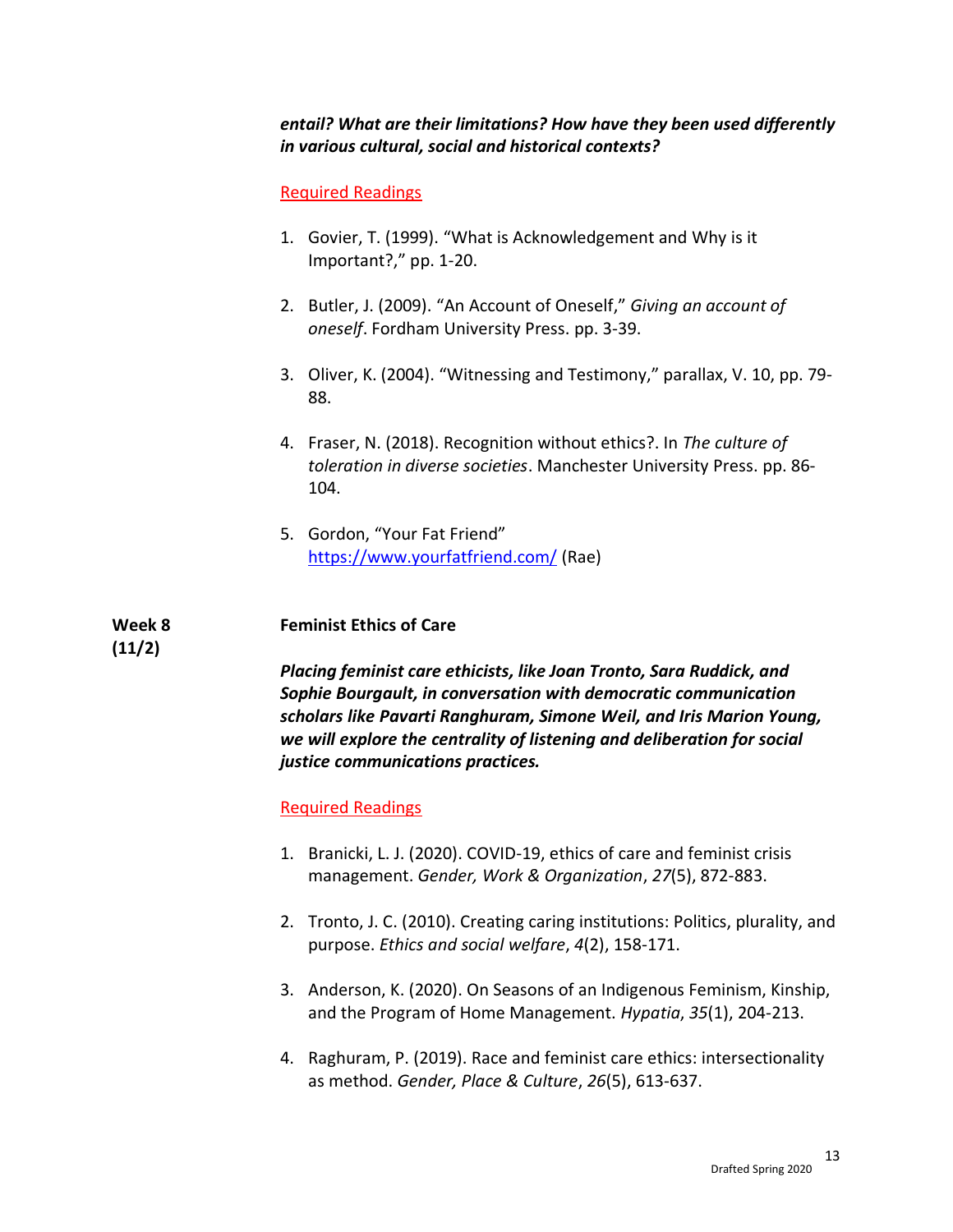|                    | 5. Bourgault, S. (2016). Attentive listening and care in a neoliberal era:<br>Weilian insights for hurried times. Ethics and Politics, 18(3), 311-331.                                                                                                   |  |  |
|--------------------|----------------------------------------------------------------------------------------------------------------------------------------------------------------------------------------------------------------------------------------------------------|--|--|
|                    | 6. Steyl, S. (2020). Caring Actions. Hypatia, 35(2), 279-297.                                                                                                                                                                                            |  |  |
|                    | 7. Caro, Mountz, S., Capous-Desyllas, M., & Pourciau, E. (2018). 'Because<br>We're Fighting to Be Ourselves: 'Voices from Former Foster Youth<br>who are Transgender and Gender Expansive. Child Welfare, 96(1).<br>(Caro)                               |  |  |
| Week 9             | <b>Mutual Aid</b>                                                                                                                                                                                                                                        |  |  |
| (11/9)             | <b>Required Reading</b>                                                                                                                                                                                                                                  |  |  |
|                    | Spade, D. (2020). Mutual aid: Building solidarity during this crisis (and the<br>next). Verso Books.                                                                                                                                                     |  |  |
| Week 10<br>(11/16) | The Potential of Speaking and Listening Together Across Difference                                                                                                                                                                                       |  |  |
|                    | Speaking together, especially in times of crisis, is difficult. Are there<br>ways to communicate despite difference? What are limitations to these<br>endeavors? What is at stake in this moment? How might we<br>conceptualize communication as a gift? |  |  |
|                    | <b>Required Reading</b>                                                                                                                                                                                                                                  |  |  |
|                    | 1. Brown, A. M., & Cyril, M. (2020). We Will Not Cancel Us: And Other<br>Dreams of Transformative Justice.                                                                                                                                               |  |  |
|                    | 2. Prescod-Weinstein, C. (2017). Curiosity and the end of<br>discrimination. Nature Astronomy, 1(6), 1-3. (Sarah)                                                                                                                                        |  |  |
|                    | 3. D. Clark, M. (2020). DRAG THEM: A brief etymology of so-called<br>"cancel culture". Communication and the Public, 5(3-4), 88-92. (Jillian)                                                                                                            |  |  |
|                    | Sidebar - Related Readings for Another Time                                                                                                                                                                                                              |  |  |
|                    | 1. Arendt, H. (2013). "Action" in The human condition. University of<br>Chicago Press.                                                                                                                                                                   |  |  |
|                    | 4. Nancy, J. L. (2007). Listening.                                                                                                                                                                                                                       |  |  |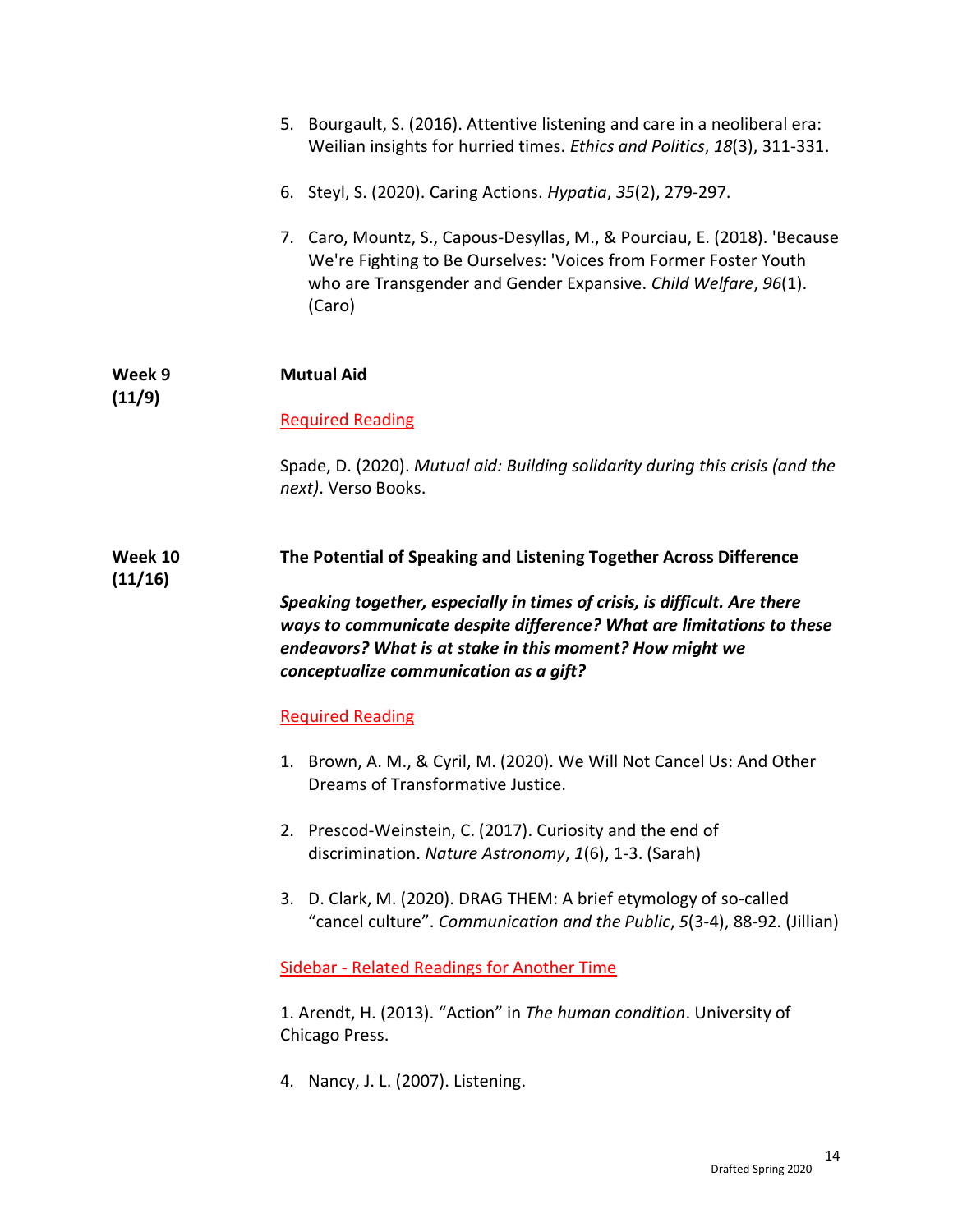| Week 11<br>(11/23) | <b>Ethics, Film and Social Media</b>                                                                                                                                                                               |
|--------------------|--------------------------------------------------------------------------------------------------------------------------------------------------------------------------------------------------------------------|
|                    | Social media research - in digital humanities and communications<br>studies - has significantly contributed to conversations about feminist<br>ethics and online engagements based upon collectivity. Drawing from |
|                    | feminist ethics of care scholarship, Haraway's notions of "situated                                                                                                                                                |

*knowledge" and Arendt's concept of "action," we will reflect on social media interventions by activists and explore practical questions about practices of care in social media research, pointing toward future research directions.* 

### Required Readings

- 1. Stroud, S. R., & Cox, W. (2018). The varieties of feminist counterspeech in the misogynistic online world. In *Mediating Misogyny* (pp. 293-310). Palgrave Macmillan, Cham.
- 2. Omotoso, S. A. (2017). Communicating feminist ethics in the age of new media in Africa. *Gendering knowledge in Africa and the African diaspora*, 64-84.
- 3. Savolainen, L., Uitermark, J., & Boy, J. D. (2020). Filtering feminisms: Emergent feminist visibilities on Instagram. *new media & society*. pp. 1-23.
- 4. Jain, S. (2020). The Rising Fourth Wave: Feminist Activism on Digital Platforms in India. *ORF Issue Brief,(384), Erişim Adresi: https://www. orfonline. org/research/the-rising-fourth-wave-feminist-activism-ondigital-platforms-in-india*. pp. 2-9.
- 5. Havens, T., Lotz, A. D., & Tinic, S. (2009). Critical media industry studies: A research approach. *Communication, culture & critique*, *2*(2), 234-253. (Lesley)
- 6. Amad, P. (2013). Visual riposte: looking back at the return of the gaze as postcolonial theory's gift to film studies. *Cinema Journal*, 49-74. (Kuhelika)

Sidebar - Related Readings for Another Time

1. Suk, J., Abhishek, A., Zhang, Y., Ahn, S. Y., Correa, T., Garlough, C., & Shah, D. V. (2021). # MeToo, networked acknowledgment, and